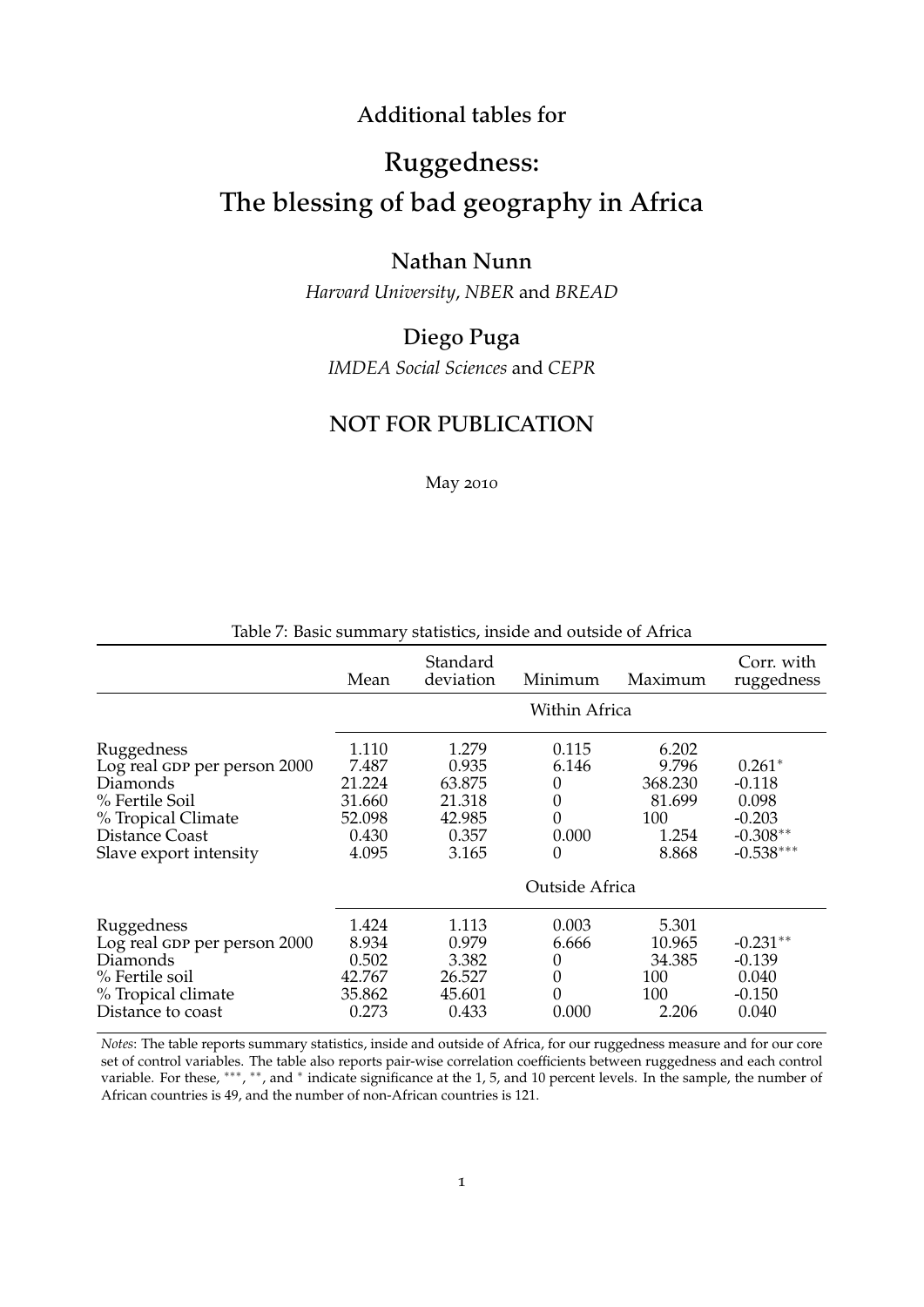|                     |                              | Dependent variable:                                      |                                                     |                                                     |                                                                     |  |
|---------------------|------------------------------|----------------------------------------------------------|-----------------------------------------------------|-----------------------------------------------------|---------------------------------------------------------------------|--|
|                     |                              | Log real<br>GDP per<br>person<br>2000<br>(World<br>Bank) | Log real<br>GDP per<br>person<br>2000<br>(Maddison) | Log real<br>GDP per<br>person<br>1950<br>(Maddison) | Log real<br>GDP per<br>person<br>1950–2000<br>average<br>(Maddison) |  |
| Ruggedness measure: | Ruggedness                   | 0.321<br>$(0.127)$ **                                    | 0.250<br>$(0.113)$ **                               | 0.284<br>$(0.129)$ **                               | 0.284<br>$(0.123)$ **                                               |  |
|                     | Average slope                | 0.098<br>$(0.044)$ **                                    | 0.076<br>$(0.040)^*$                                | 0.083<br>$(0.047)^*$                                | 0.084<br>$(0.045)^*$                                                |  |
|                     | Local std. dev. of elevation | 1.105<br>$(0.459)$ **                                    | 0.835<br>$(0.414)$ **                               | 0.919<br>$(0.460)$ **                               | 0.922<br>$(0.443)$ **                                               |  |
|                     | % highly rugged land         | 0.017<br>$(0.006)$ ***                                   | 0.014<br>$(0.006)$ **                               | 0.017<br>$(0.006)$ ***                              | 0.017<br>$(0.006)$ ***                                              |  |
|                     | Pop.-weighted ruggedness     | 0.726<br>$(0.220)$ ***                                   | 0.664<br>$(0.206)$ ***                              | 0.393<br>$(0.192)$ **                               | 0.531<br>$(0.190)$ ***                                              |  |
|                     | Observations                 | 170                                                      | 159                                                 | 137                                                 | 137                                                                 |  |

Table 8: Differential effect of ruggedness for Africa, alternative income and ruggedness measures

*Notes*: Each entry of the table reports the coefficient and robust standard errors for Ruggedness ·*I* Africa from the specification of column (6) in table 1 in the main text, estimated using an alternative income measure as the dependent variable and an alternative measure of ruggedness. The alternative income measure is reported above the corresponding column, and the alternative ruggedness measure is reported to the left of the corresponding row. \*\*\*, \*\*, and \* indicate significance at the 1, 5, and 10 percent levels.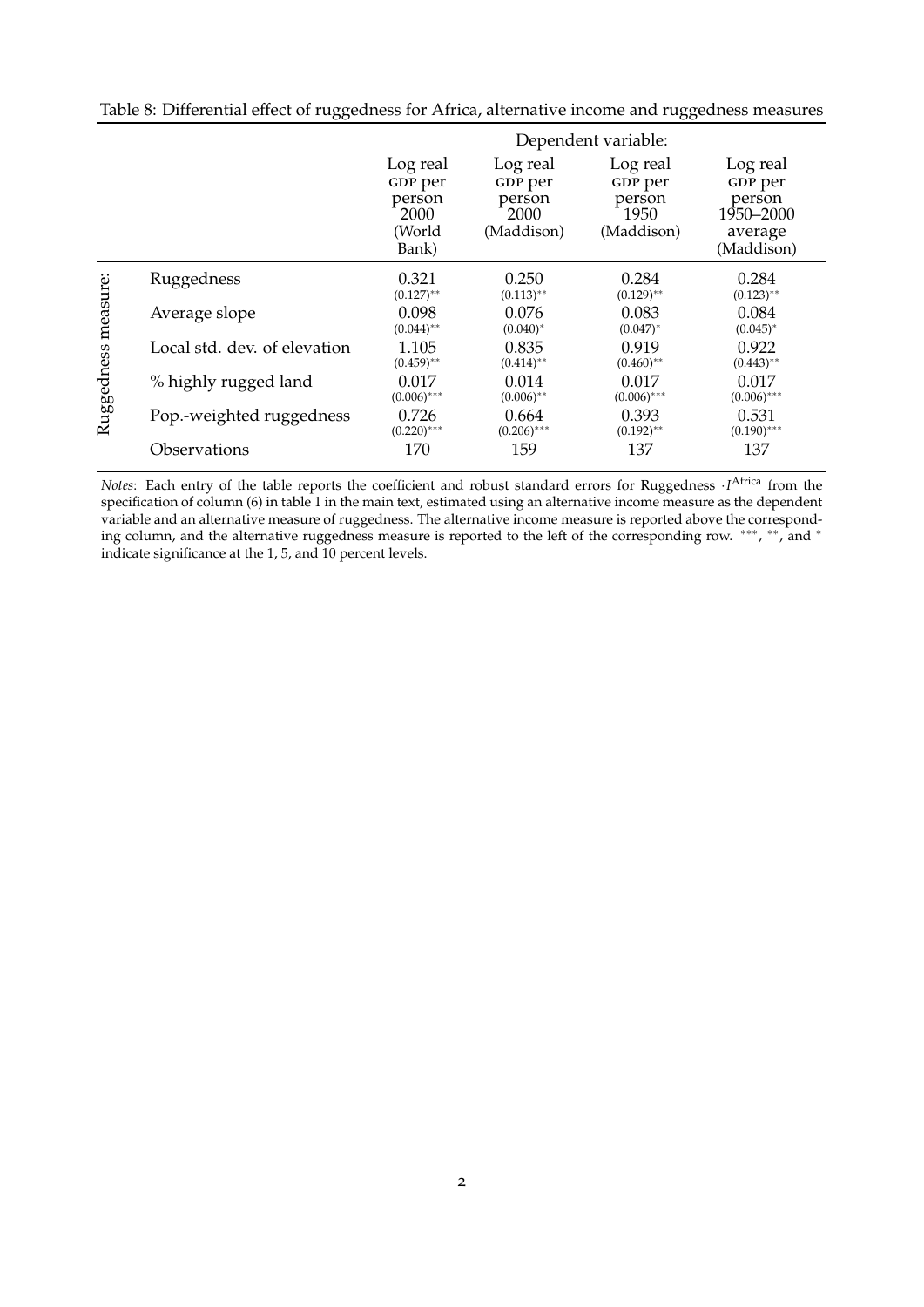|                                              | Dependent variable: Log real GDP per person 2000 |               |                                       |                |                |  |
|----------------------------------------------|--------------------------------------------------|---------------|---------------------------------------|----------------|----------------|--|
|                                              | Omit 10                                          | Omit 10       | Omit if                               | Using          | Box-Cox Trans. |  |
|                                              | most rugged                                      | smallest      | $ \text{DFBETA}  > 2/\sqrt{\text{N}}$ | ln(Ruggedness) | of Ruggedness  |  |
|                                              | (1)                                              | (2)           | (3)                                   | (4)            | (5)            |  |
| Ruggedness                                   | $-0.202$                                         | $-0.221$      | $-0.261$                              | $-0.171$       | $-0.249$       |  |
|                                              | $(0.083)$ **                                     | $(0.083)$ *** | $(0.068)$ ***                         | $(0.051)$ ***  | $(0.075)$ ***  |  |
| Ruggedness · IAfrica                         | 0.286                                            | 0.188         | 0.223                                 | 0.234          | 0.333          |  |
|                                              | $(0.133)$ **                                     | $(0.099)^{*}$ | $(0.116)^*$                           | $(0.119)$ **   | $(0.142)$ **   |  |
| <i>I</i> Africa                              | $-1.448$                                         | $-1.465$      | $-1.510$                              | $-1.083$       | $-1.139$       |  |
|                                              | $(0.454)$ ***                                    | $(0.405)$ *** | $(0.406)$ ***                         | $(0.394)$ ***  | $(0.391)$ ***  |  |
| Diamonds                                     | 0.073                                            | 0.029         | 0.026                                 | 0.029          | 0.027          |  |
|                                              | $(0.031)$ **                                     | $(0.010)$ *** | $(0.010)$ ***                         | $(0.012)$ **   | $(0.012)$ **   |  |
| Diamonds · IAfrica                           | $-0.071$                                         | $-0.027$      | $-0.024$                              | $-0.027$       | $-0.025$       |  |
|                                              | $(0.031)$ **                                     | $(0.011)$ **  | $(0.010)$ **                          | $(0.012)$ **   | $(0.012)$ **   |  |
| % Fertile soil                               | $-0.002$                                         | $-0.002$      | $-0.002$                              | $-0.003$       | $-0.002$       |  |
|                                              | (0.003)                                          | (0.004)       | (0.003)                               | (0.003)        | (0.003)        |  |
| $%$ Fertile soil $\cdot$ I <sup>Africa</sup> | $-0.010$                                         | $-0.005$      | $-0.005$                              | $-0.008$       | $-0.008$       |  |
|                                              | (0.008)                                          | (0.007)       | (0.007)                               | (0.007)        | (0.007)        |  |
| % Tropical climate                           | $-0.010$                                         | $-0.010$      | $-0.009$                              | $-0.009$       | $-0.009$       |  |
|                                              | $(0.002)$ ***                                    | $(0.002)$ *** | $(0.002)$ ***                         | $(0.002)$ ***  | $(0.002)$ ***  |  |
| % Tropical climate · IAfrica                 | 0.006                                            | 0.005         | 0.003                                 | 0.005          | 0.006          |  |
|                                              | $(0.004)^*$                                      | (0.004)       | (0.003)                               | (0.004)        | (0.004)        |  |
| Distance to coast                            | $-1.064$                                         | $-1.015$      | $-1.023$                              | $-1.052$       | $-1.058$       |  |
|                                              | $(0.208)$ ***                                    | $(0.197)$ *** | $(0.192)$ ***                         | $(0.206)$ ***  | $(0.199)$ ***  |  |
| Distance to coast · I <sup>Africa</sup>      | $-0.185$                                         | $-0.180$      | $-0.176$                              | $-0.216$       | $-0.191$       |  |
|                                              | (0.400)                                          | (0.395)       | (0.397)                               | (0.383)        | (0.383)        |  |
| Constant                                     | 9.898                                            | 9.936         | 9.989                                 | 9.631          | 9.665          |  |
|                                              | $(0.206)$ ***                                    | $(0.212)$ *** | $(0.188)$ ***                         | $(0.197)$ ***  | $(0.193)$ ***  |  |
| Observations                                 | 160                                              | 160           | 164                                   | 170            | 170            |  |
| $R^2$                                        | 0.520                                            | 0.545         | 0.564                                 | 0.527          | 0.533          |  |

Table 9: Robustness with respect to influential observations

*Notes*: Coefficients are reported with robust standard errors in brackets. \*\*\*, \*\*, and \* indicate significance at the 1, 5, and 10 percent levels.